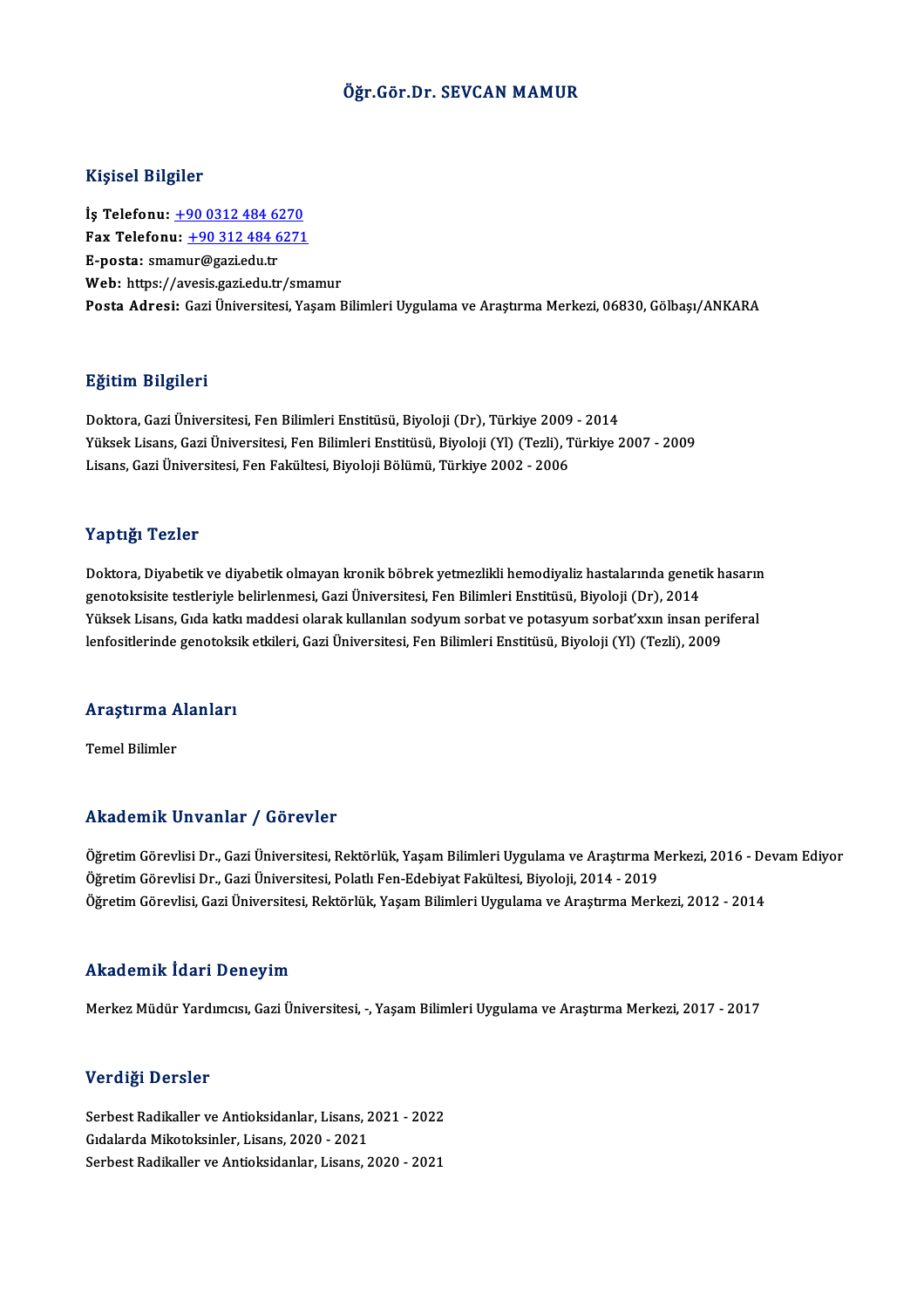#### Yönetilen Tezler

Yönetilen Tezler<br>Yüzbaşıoğlu D., Mamur S., Yüksek fruktozlu mısır şurubu ve fruktozun ın vıtro sitotoksik ve genotoksik etkileri, Yüksek<br>Lisana S.NUP(Öğmansi), 2021 1 Onocnon-1 Oznor<br>Yüzbaşıoğlu D., Mamur S., Yük:<br>Lisans, S.NUR(Öğrenci), 2021

# Lisans, S.NUR(Öğrenci), 2021<br>SCI, SSCI ve AHCI İndekslerine Giren Dergilerde Yayınlanan Makaleler

CI, SSCI ve AHCI Indekslerine Giren Dergilerde Yayınlanan Makaleler<br>I. Toxicological aspect of bioinsecticide pyrethrum extract and expressions of apoptotic gene levels in<br>human banetasellular sarsinema HanC2 sells hour voltinor machdierino an en Borgne<br>Toxicological aspect of bioinsecticide pyrethri<br>human hepotacellular carcinoma HepG2 cells.<br>Mamur S. Gündüzer E. Vaman M. Toxicological aspect of bioins<br>human hepotacellular carcino<br>Mamur S., Gündüzer E., Yaman M.<br>Tovicology mechanisms and meth human hepotacellular carcinoma HepG2 cells.<br>Mamur S., Gündüzer E., Yaman M.<br>Toxicology mechanisms and methods, ss.1-30, 2022 (SCI Expanded İndekslerine Giren Dergi) Mamur S., Gündüzer E., Yaman M.<br>Toxicology mechanisms and methods, ss.1-30, 2022 (SCI I<br>II. Cytogenetic effects of antidiabetic drug metformin<br>Vürbeste<sup>zh:</sup> D. Mahmoud I. H. Mamur S. Ünal E. Toxicology mechanisms and methods, ss.1-30, 20<br>Cytogenetic effects of antidiabetic drug met<br>Yüzbaşıoğlu D., Mahmoud J. H. , Mamur S., Ünal F.<br>PRUC AND CHEMICAL TOYICOLOGY silt 45, ss.2 Yüzbaşıoğlu D., Mahmoud J. H. , Mamur S., Ünal F.<br>DRUG AND CHEMICAL TOXICOLOGY, cilt.45, sa.2, ss.955-962, 2022 (SCI İndekslerine Giren Dergi) Yüzbaşıoğlu D., Mahmoud J. H. , Mamur S., Ünal F.<br>DRUG AND CHEMICAL TOXICOLOGY, cilt.45, sa.2, ss.955-962, 2022 (SCI İndekslerine Giren Dergi)<br>III. Geraniol, a natural monoterpene, identifications of cytotoxic and genotoxi MAMUR S.<br>JOURNAL OF ESSENTIAL OIL RESEARCH, cilt.34, sa.1, ss.54-64, 2022 (SCI İndekslerine Giren Dergi) Geraniol, a natural monoterpene, identifications of cytotoxic and genotoxic effects in vi<br>MAMUR S.<br>JOURNAL OF ESSENTIAL OIL RESEARCH, cilt.34, sa.1, ss.54-64, 2022 (SCI İndekslerine Giren Dergi)<br>Evaluation of the genotovic MAMUR S.<br>JOURNAL OF ESSENTIAL OIL RESEARCH, cilt.34, sa.1, ss.54-64, 2022 (SCI İndekslerine Giren Dergi)<br>IV. Evaluation of the genotoxic and antigenotoxic effects of exopolysaccharide pullulan in human<br>Iumphosytes in vit **JOURNAL OF ESSENTIAL**<br>**Evaluation of the gen<br>lymphocytes in vitro**<br><sup>Vürbociočlu D. Mamur</sup> Evaluation of the genotoxic and antigenotoxic effects of exopoly<br>lymphocytes in vitro<br>Yüzbaşıoğlu D., Mamur S., Yılmaz E. A. , Erikel E., Çelebi Keskin A., Ünal F.<br>Mutation Bessarsh Constis Tavisalagu And Environmental Mut l**ymphocytes in vitro**<br>Yüzbaşıoğlu D., Mamur S., Yılmaz E. A. , Erikel E., Çelebi Keskin A., Ünal F.<br>Mutation Research-Genetic Toxicology And Environmental Mutagenesis, cilt.870, sa.871, ss.1-8, 2021 (SCI<br>İndekslerine Cire Yüzbaşıoğlu D., Mamur S.,<br>Mutation Research-Geneti<br>İndekslerine Giren Dergi)<br>Fyaluation of the sytet Mutation Research-Genetic Toxicology And Environmental Mutagenesis, cilt.870, sa.87<br>
indekslerine Giren Dergi)<br>
V. Evaluation of the cytotoxic and genotoxic effects of mycotoxin fusaric acid<br>
MAMUR S. İNALE VU MAZ S. Erike İndekslerine Giren Dergi)<br>V. Evaluation of the cytotoxic and genotoxic effects of mycotoxin fusaric acid<br>MAMUR S., ÜNAL F., YILMAZ S., Erikel E., YÜZBAŞIOĞLU D. DRUG AND CHEMICAL TOXICOLOGY, cilt.43, sa.2, ss.149-157, 2020 (SCI İndekslerine Giren Dergi) MAMUR S., ÜNAL F., YILMAZ S., Erikel E., YÜZBAŞIOĞLU D.<br>DRUG AND CHEMICAL TOXICOLOGY, cilt.43, sa.2, ss.149-157, 2020 (SCI İndekslerine Giren Dergi)<br>VI. Determination of genotoxic effects in hemodialysis patients with chro DRUG AND CHEMICAL TOXICOLOGY, cilt.43, sa.2, ss.149-157, 2<br>Determination of genotoxic effects in hemodialysis patiof diabetes mellitus and other biochemical parameters<br>MAMUR S, VÜZRASIOČLU D, ALTOK K, ÜNALE, Degen S, M Determination of genotoxic effects in hemodialysis pa<br>of diabetes mellitus and other biochemical parameter<br>MAMUR S., YÜZBAŞIOĞLU D., ALTOK K., ÜNAL F., Deger S. M.<br>MUTATION PESEARCH CENETIC TOYICOLOCY AND ENVIROL of diabetes mellitus and other biochemical parameters<br>MAMUR S., YÜZBAŞIOĞLU D., ALTOK K., ÜNAL F., Deger S. M.<br>MUTATION RESEARCH-GENETIC TOXICOLOGY AND ENVIRONMENTAL MUTAGENESIS, cilt.844, ss.46-53, 2019 (SCI MAMUR S., YÜZBAŞIOĞLU<br>MUTATION RESEARCH-GE<br>İndekslerine Giren Dergi)<br>Assassmant of sutatovi MUTATION RESEARCH-GENETIC TOXICOLOGY AND ENVIRONMENTAL MUTA<br>
indekslerine Giren Dergi)<br>
VII. Assessment of cytotoxic and genotoxic effects of enniatin-A in vitro<br>
MAMID S VÜZPASIQÕLUD VILMAZ S Erikal E ÜNALE İndekslerine Giren Dergi)<br>Assessment of cytotoxic and genotoxic effects of en<br>MAMUR S., YÜZBAŞIOĞLU D., YILMAZ S., Erikel E., ÜNAL F.<br>EQQD ADDITIVES AND CONTAMINANTS BART A CUEMIST Assessment of cytotoxic and genotoxic effects of enniatin-A in vitro<br>MAMUR S., YÜZBAŞIOĞLU D., YILMAZ S., Erikel E., ÜNAL F.<br>FOOD ADDITIVES AND CONTAMINANTS PART A-CHEMISTRY ANALYSIS CONTROL EXPOSURE & RISK<br>ASSESSMENT, cil MAMUR S., YÜZBAŞIOĞLU D., YILMAZ S., Erikel E., ÜNAL F.<br>FOOD ADDITIVES AND CONTAMINANTS PART A-CHEMISTRY ANALYSIS CONT<br>ASSESSMENT, cilt.35, sa.8, ss.1633-1644, 2018 (SCI İndekslerine Giren Dergi)<br>DNA damage in hamadialysis FOOD ADDITIVES AND CONTAMINANTS PART A-CHEMISTRY ANALYSIS CONTROL EXPOSURE & RISK<br>ASSESSMENT, cilt.35, sa.8, ss.1633-1644, 2018 (SCI Indekslerine Giren Dergi)<br>VIII. DNA damage in hemodialysis patients with chronic kidney d ASSESSMENT, cilt.35, sa.8, ss.1633-1644, 2<br>DNA damage in hemodialysis patients<br>mellitus; a comet assay investigation<br>MAMUR S JUNALE ALTOK K. Deger S. M DNA damage in hemodialysis patients with chronic kid<br>mellitus; a comet assay investigation<br>MAMUR S., ÜNAL F., ALTOK K., Deger S. M. , YÜZBAŞIOĞLU D.<br>MUTATION RESEARCH CENETIC TOYICOLOCY AND ENVIRON mellitus; a comet assay investigation<br>MAMUR S., ÜNAL F., ALTOK K., Deger S. M. , YÜZBAŞIOĞLU D.<br>MUTATION RESEARCH-GENETIC TOXICOLOGY AND ENVIRONMENTAL MUTAGENESIS, cilt.800, ss.22-27, 2016 (SCI MAMUR S., ÜNAL F., ALTO<br>MUTATION RESEARCH-GE<br>İndekslerine Giren Dergi)<br>Fast responding and se MUTATION RESEARCH-GENETIC TOXICOLOGY AND ENVIRONMENTAL MUTAGENESIS, cilt.<br>
IX. Fast responding and selective near-IR Bodipy dye for hydrogen sulfide sensing<br>
Ordomir T. Sormon E. MAMIID S. Tokinou T. AKKANA E. II Indekslerine Giren Dergi)<br>Fast responding and selective near-IR Bodipy dye fo<br>Ozdemir T., Sozmen F., MAMUR S., Tekinay T., AKKAYA E. U.<br>CHEMICAL COMMUNICATIONS, silt 50, 82,41, 83,5455, 5457. Fast responding and selective near-IR Bodipy dye for hydrogen sulfide sensing<br>Ozdemir T., Sozmen F., MAMUR S., Tekinay T., AKKAYA E. U.<br>CHEMICAL COMMUNICATIONS, cilt.50, sa.41, ss.5455-5457, 2014 (SCI İndekslerine Giren De Ozdemir T., Sozmen F., MAMUR S., Tekinay T., AKKAYA E. U.<br>CHEMICAL COMMUNICATIONS, cilt.50, sa.41, ss.5455-5457, 2014 (SCI İndekslerine Giren Dergi)<br>X. Genotoxicity assessment of vaccine adjuvant squalene Yuzbasioglu D., ÜNAL F., Koc F., Oztemel S., Aksoy H., Mamur S., Korkmaz F. D. Food and Chemical Toxicology, cilt.56, ss.240-246, 2013 (SCI Expanded İndekslerine Giren Dergi) Yuzbasioglu D., ÜNAL F., Koc F., Oztemel S., Aksoy H., Mamur S., Korkmaz F. D.<br>Food and Chemical Toxicology, cilt.56, ss.240-246, 2013 (SCI Expanded Indekslerine Giren D<br>XI. Genotoxicity of food preservative sodium sorbate MAMUR S., YÜZBAŞIOĞLU D., ÜNAL F., AKSOY H.<br>CYTOTECHNOLOGY, cilt.64, sa.5, ss.553-562, 2012 (SCI İndekslerine Giren Dergi) Genotoxicity of food preservative sodium sorbate in human lymphocyte<br>MAMUR S., YÜZBAŞIOĞLU D., ÜNAL F., AKSOY H.<br>CYTOTECHNOLOGY, cilt.64, sa.5, ss.553-562, 2012 (SCI İndekslerine Giren Dergi)<br>Dess patassium sorbate induse XII. Does potassium sorbate induce genotoxic or mutagenic effects in lymphocytes? MAMURS.,YÜZBAŞIOĞLUD.,ÜNAL F.,YILMAZ S. TOXICOLOGY IN VITRO, cilt.24, sa.3, ss.790-794, 2010 (SCI İndekslerine Giren Dergi)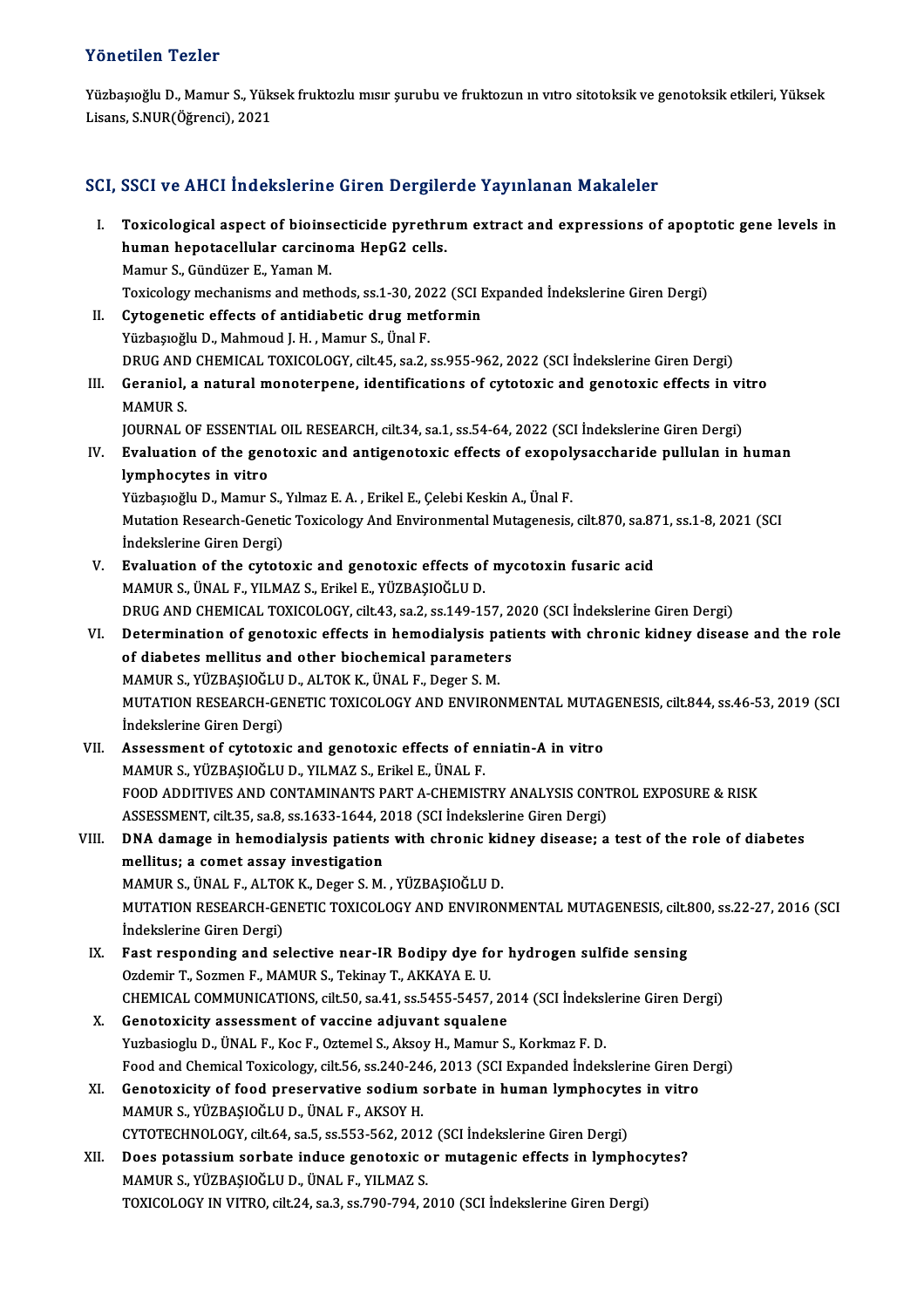#### Diğer Dergilerde Yayınlanan Makaleler

iğer Dergilerde Yayınlanan Makaleler<br>I. Gıdalarda koruyucu katkı maddesi olarak kullanılan sodyum benzoat ve potasyum sorbat karışımının<br>Teneteksik potansiyelinin mikronukleye testi ile belirlenmesi r Bergherde raymmanan makareler<br>Gidalarda koruyucu katkı maddesi olarak kullanılan sodyum l<br>genotoksik potansiyelinin mikronukleus testi ile belirlenmesi Gıdalarda koruyucu katkı maddesi olaral<br>genotoksik potansiyelinin mikronukleus<br>Mamur S., Ataseven N., Ünal F., Yüzbaşıoğlu D.<br>Polikesir Üniversitesi Fen Bilimleri Enstitüsü D

genotoksik potansiyelinin mikronukleus testi ile belirlenmesi<br>Mamur S., Ataseven N., Ünal F., Yüzbaşıoğlu D.<br>Balıkesir Üniversitesi Fen Bilimleri Enstitüsü Dergisi, cilt.20, sa.2, ss.235-245, 2018 (Diğer Kurumların Hakemli Mamur S.,<br>Balıkesir Ü<br>Dergileri)

#### Hakemli Kongre / Sempozyum Bildiri Kitaplarında Yer Alan Yayınlar

akemli Kongre / Sempozyum Bildiri Kitaplarında Yer Alan Yayınlar<br>I. Identification of the genotoxic effect of food additive L(+)-tartaric acid using micronucleus assay MAMURS.<br>Identifica<br>MAMURS. Identification of the genotoxic effect of food additive L(+)-tartaric acid using micronucleus assay<br>MAMUR S.<br>4th International Eurasian Conference on Biological and Chemical Sciences (EurasianBioChem 2021), Ankara,<br>Türkiye

MAMUR S.<br>4th International Eurasian Conference on Biological and Chemical Sciences (EurasianBioChem 2021), Ankara,<br>Türkiye, 24 - 26 Kasım 2021, ss.351 4th International Eurasian Conference on Biological and Chemical Sciences (EurasianBioChem 2021), Ank<br>Türkiye, 24 - 26 Kasım 2021, ss.351<br>II. Yüksek fruktozlu mısır şurubunun MTT testi ile sitotoksik ve kromozomal anormall

- Türkiye, 24 26 Kasım 2021, ss.351<br>Yüksek fruktozlu mısır şurubunun<br>genotoksik etkilerinin incelenmesi<br>Sabire Nur B. Mamur S. Ünal E. Vürbe Yüksek fruktozlu mısır şurubunun MTT te:<br>genotoksik etkilerinin incelenmesi<br>Sabire Nur B., Mamur S., Ünal F., Yüzbaşıoğlu D.<br>International Eurasian Conferense en Biotashne genotoksik etkilerinin incelenmesi<br>Sabire Nur B., Mamur S., Ünal F., Yüzbaşıoğlu D.<br>International Eurasian Conference on Biotechnology and Biochemistry (BioTechBioChem 2020), Ankara, Türkiye,<br>16 - 18 Aralık 2020, ss.144 Sabire Nur B., Mamur S., Ünal F., Yüzbaşıoğlu D. International Eurasian Conference on Biotechnology and Biochemistry (BioTechBioChem 2020), Ankara, Türkiye,<br>16 - 18 Aralık 2020, ss.144<br>III. Evaluation of Genotoxic and Antigenotoxic Effects of Pullulan in in vitro Human L
- 16 18 Aralık 2020, ss.144<br>Evaluation of Genotoxic<br>MN and MN-FISH Assays<br>VÜZPASIOČUUD AVULOČU Evaluation of Genotoxic and Antigenotoxic Effects of Pullulan<br>MN and MN-FISH Assays<br>YÜZBAŞIOĞLU D., AVULOĞLU YILMAZ E., erikel e., MAMUR S., ÜNAL F.<br>International Conference on Food, Agriculture and Animal Sciences, A MN and MN-FISH Assays<br>YÜZBAŞIOĞLU D., AVULOĞLU YILMAZ E., erikel e., MAMUR S., ÜNAL F.<br>International Conference on Food, Agriculture and Animal Sciences. Antalya-TURKEY, 8 - 11 Kasım 2019<br>Assessment of the Apentatis Effect

YÜZBAŞIOĞLU D., AVULOĞLU YILMAZ E., erikel e., MAMUR S., ÜNAL F.<br>International Conference on Food, Agriculture and Animal Sciences. Antalya-TURKEY, 8 - 11 Kasım 2019<br>IV. Assessment of the Apoptotic Effect of Bioinsecticide International Conference o<br>Assessment of the Apop<br>Carcinoma HepG2 Cells<br>Mamur S. Gündüzer E. Van Assessment of the Apoptotic I<br>Carcinoma HepG2 Cells<br>Mamur S., Gündüzer E., Yaman M.<br>2nd International Conference on l

Carcinoma HepG2 Cells<br>Mamur S., Gündüzer E., Yaman M.<br>2nd International Conference on Food, Agriculture and AnimalSciences (ICOFAAS 2019), Antalya, Türkiye, 8 - 11 Mamur S., Gündüzer E., Y<br>2nd International Confer<br>Kasım 2019, ss.155-156<br>The Evenelysascharid 2nd International Conference on Food, Agriculture and AnimalSciences (ICOFAAS 2019), Antal<br>Kasım 2019, ss.155-156<br>V. The Exopolysaccharide Pullulan has Cytotoxic Effect in Human Breast Cancer Cells.<br>VITPASIOČULD, MAMUR S.

Kasım 2019, ss.155-156<br>The Exopolysaccharide Pullulan h<br>YÜZBAŞIOĞLU D., MAMUR S., ÜNAL F.<br>1st International Health Science and L The Exopolysaccharide Pullulan has Cytotoxic Effect in Human Breast Cancer<br>YÜZBAŞIOĞLU D., MAMUR S., ÜNAL F.<br>1st International Health Science and Life Congress, Burdur, Türkiye, 2 - 05 Mayıs 2018<br>Determination of Effect of

- YÜZBAŞIOĞLU D., MAMUR S., ÜNAL F.<br>1st International Health Science and Life Congress, Burdur, Türkiye, 2 05 Mayıs 2018<br>VI. Determination of Effect of Hemoglobin, Parathormone and Ferritin Levels on Genetic Damage by<br> 1st International Health Science and Life Congress, Burdur, Türkiye, 2 - 05 M<br>Determination of Effect of Hemoglobin, Parathormone and Ferritin<br>Sister Chromatid Exchange Test in Chronic Kidney Failure Patients.<br>MAMID S, VÜZ Determination of Effect of Hemoglobin, Pa<br>Sister Chromatid Exchange Test in Chronic<br>MAMUR S., YÜZBAŞIOĞLU D., ALTOK K., ÜNAL F.<br>1st International Health Science and Life Congre Sister Chromatid Exchange Test in Chronic Kidney Failure Patients.<br>MAMUR S., YÜZBAŞIOĞLU D., ALTOK K., ÜNAL F.<br>1st International Health Science and Life Congress, Burdur, Türkiye, 2 - 05 Mayıs 2018<br>In Vitre Constavie Effec
- MAMUR S., YÜZBAŞIOĞLU D., ALTOK K., ÜNAL F.<br>1st International Health Science and Life Congress, Burdur, Türkiye, 2 05 Mayıs 2018<br>VII. 1n Vitro Genotoxic Effects of Antidiabetic Drug Metformin by Micronucleus and Comet As 1st International Health Science and Life Congress, Bur<br>In Vitro Genotoxic Effects of Antidiabetic Drug M<br>YÜZBAŞIOĞLU D., MAHMOUD J. H., MAMUR S., ÜNAL F.<br>1st International Euresian Conference on Biologiael and In Vitro Genotoxic Effects of Antidiabetic Drug Metformin by Micronucleus and Comet Assays<br>YÜZBAŞIOĞLU D., MAHMOUD J. H. , MAMUR S., ÜNAL F.<br>1st International Eurasian Conference on Biological and Chemical Sciences, Ankara

### YÜZBAŞIOĞLU D., MAHMOUD J. H. , MAMUR S., ÜNAL F.<br>1st International Eurasian Conference on Biological and Chemical Sciences, Ankara, Türkiye, 26 - 27 |<br>1. Evaluation of Fusaric Acid Genotoxicity using Chromosomal Aberratio **1st Internation:**<br>Evaluation of<br>Lymphocytes<br>MAMUD S. VÜZ VIII. Evaluation of Fusaric Acid Genotoxicity using Chromosomal Aberration Assay in Human<br>Lymphocytes<br>MAMUR S., YÜZBAŞIOĞLU D., ERİKEL E., YILMAZ S., ÜNAL F.

Lymphocytes<br>MAMUR S., YÜZBAŞIOĞLU D., ERİKEL E., YILMAZ S., ÜNAL F.<br>The 3rd International Symposium on EuroAsian Biodiversity, Minsk, Belarus, 5 - 08 Temmuz 2017<br>Determination of Impact of Mysotovin Enniatin A on DNA Demag

MAMUR S., YÜZBAŞIOĞLU D., ERİKEL E., YILMAZ S., ÜNAL F.<br>The 3rd International Symposium on EuroAsian Biodiversity, Minsk, Belarus, 5 - 08 Temmuz 2017<br>IX. Determination of Impact of Mycotoxin Enniatin-A on DNA Damage using The 3rd International Symposium on EuroAsian<br>Determination of Impact of Mycotoxin Enni<br>MAMUR S., ÜNAL F., ERİKEL E., YÜZBAŞIOĞLU D.<br>The 2rd International Symposium on EuroAsian Determination of Impact of Mycotoxin Enniatin-A on DNA Damage using Comet Assay in<br>MAMUR S., ÜNAL F., ERİKEL E., YÜZBAŞIOĞLU D.<br>The 3rd International Symposium on EuroAsian Biodiversity, Minsk, Belarus, 5 - 08 Temmuz 2017<br> MAMUR S., ÜNAL F., ERİKEL E., YÜZBAŞIOĞLU D.<br>The 3rd International Symposium on EuroAsian Biodiversity, Minsk, Belarus, 5 - 08 Temmuz 2017<br>X. The Potential Genotoxic Effect of Mycotoxin Enniatin-A by Chromosomal Aberation

The 3rd International Symposium<br>The Potential Genotoxic Effe<br>Micronucleus Assay In Vitro<br>MAMIIP Secrikale VILMAZS V Micronucleus Assay In Vitro<br>MAMUR S., erikel e., YILMAZ S., YÜZBAŞIOĞLU D., ÜNAL F.

Ecology 2017 International Symposium, Kayseri, Türkiye, 11 - 13 Mayıs 2017

XI. Cytotoxic And Genotoxic Effects Of Mycotoxin Enniatin-A Using MTT Cell Viability Assay and Sister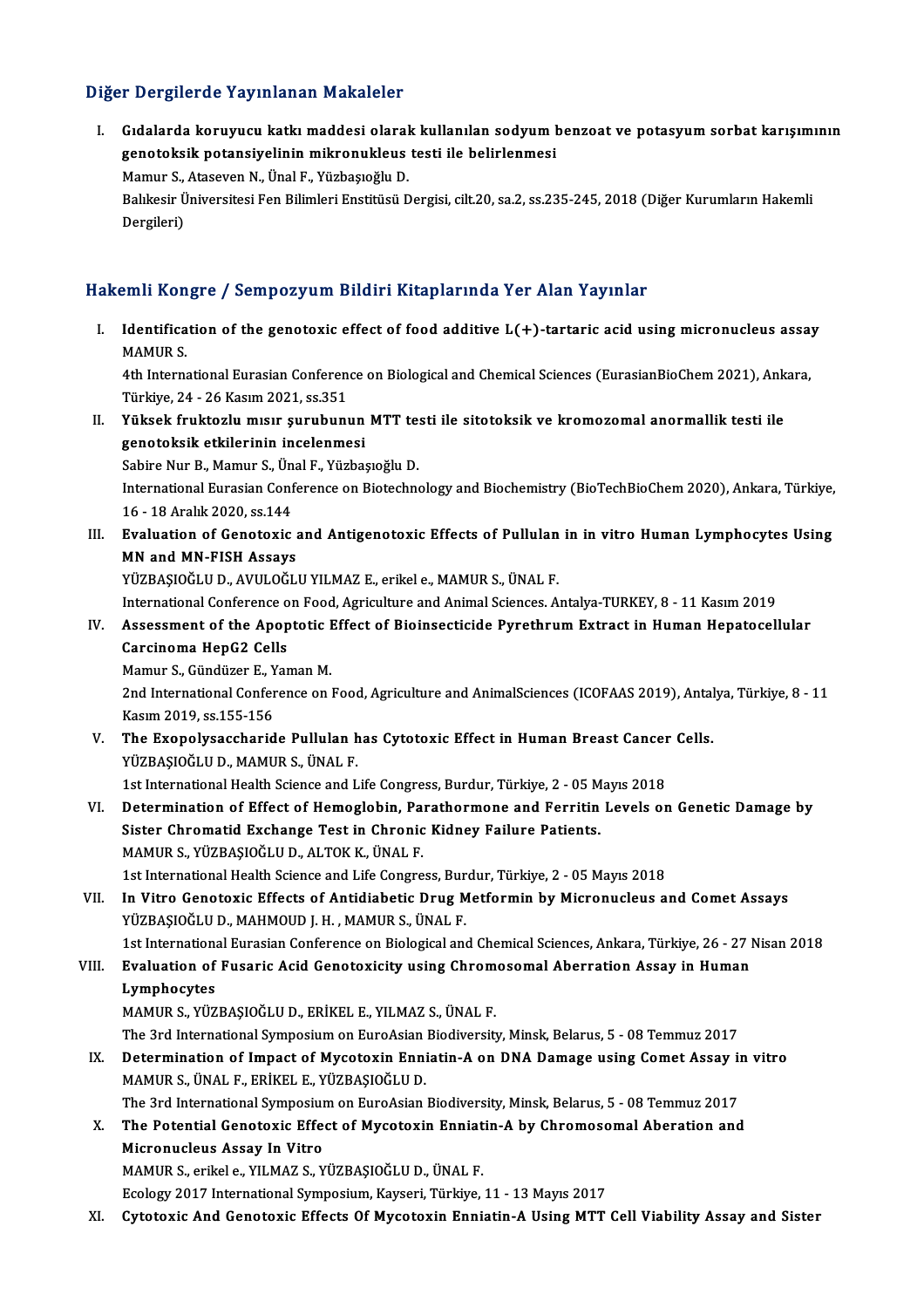|        | <b>Chromatid Exchange Assay</b>                                                                                                     |
|--------|-------------------------------------------------------------------------------------------------------------------------------------|
|        | MAMUR S., ERİKEL E., YILMAZ S., ÜNAL F., YÜZBAŞIOĞLU D.                                                                             |
|        | I. International Congress on Medicinal and Aromatic Plants: "Natural and Healthy Life", Konya, Türkiye, 9 - 12<br><b>Mayıs 2017</b> |
| XII.   | Does The Mycotoxin of Fusarium Fungi Have Genotoxic Effect In In Vitro?                                                             |
|        | MAMUR S., ÜNAL F., YÜZBAŞIOĞLU D.                                                                                                   |
|        | I. International Congress on Medicinal and Aromatic Plants: "Natural and Healthy Life", Konya, Türkiye, 9 - 12<br><b>Mayıs 2017</b> |
| XIII.  | GIDALARDAKİ FUSARİK ASİT MİKOTOKSİNİNİN GENETİK HASAR ÜZERİNE ETKİSİNİN KARDEŞ                                                      |
|        | KROMATİD DEĞİŞİMİ TESTİ İLE BELİRLENMESİ                                                                                            |
|        | MAMUR S., ERİKEL E., YÜZBAŞIOĞLU D., YILMAZ S., TEKİNAY T., ÜNAL F.                                                                 |
|        | Türkiye 12. Gıda Kongresi, Edirne, Türkiye, 5 - 07 Ekim 2016                                                                        |
| XIV.   | Evaluation of Effect of Hemoglobin Parathormone and Ferritin Levels on Micronucleus Frequency in                                    |
|        | <b>Hemodialysis Patients</b>                                                                                                        |
|        | MAMUR S., YÜZBAŞIOĞLU D., ÜNAL F., ALTOK K., DEĞER S. M.                                                                            |
|        | 52nd Congress of European Societies of Toxicology Congress, Sevilla, İspanya, 4 - 07 Eylül 2016                                     |
| XV.    | Gıdalardaki Fusarik Asit Mikotoksininin Genetik Hasar Üzerine Etkisinin Kardeş Kromatid Değişimi                                    |
|        | Testi ile Belirlenmesi                                                                                                              |
|        | MAMUR S., ERİKEL E., YÜZBAŞIOĞLU D., YILMAZ S., ÜNAL F.                                                                             |
|        | Türkiye 12. Gıda Kongresi, Edirne, Türkiye, 5 - 07 Ekim 2016                                                                        |
| XVI.   | The Effect of Hypertension and Body Mass Index on Sister Chromatid Exchange in Maintenance                                          |
|        | Hemodialysis Patients With Chronic Kidney Failure                                                                                   |
|        | MAMUR S., YÜZBAŞIOĞLU D., ÜNAL F., ALTOK K., DEĞER S. M.                                                                            |
|        | 2nd International Congress of Forensic Toxicology -Industrial and Environmental Toxicology, Ankara, Türkiye, 26                     |
|        | - 30 Mayıs 2016                                                                                                                     |
| XVII.  | Determination of The Influence of Hypertension Hemoglobin and Ferritin Levels on DNA Damage by                                      |
|        | <b>Comet Assay in Hemodialysis Patients</b>                                                                                         |
|        | MAMUR S., YÜZBAŞIOĞLU D., ÜNAL F., ALTOK K., DEĞER S. M.                                                                            |
|        | 2nd International Congress of Forensic Toxicology -Industrial and Environmental Toxicology, Ankara, Türkiye, 26                     |
|        | - 30 Mayıs 2016                                                                                                                     |
| XVIII. | Diyabetik ve Diyabetik Olmayan Kronik Böbrek Yetmezlikli Hastalarda Genetik Hasarın Mikronükleus                                    |
|        | Testi İle Belirlenmesi                                                                                                              |
|        | MAMUR S., YÜZBAŞIOĞLU D., ÜNAL F., ALTOK K., SERPİL MÜGE D.                                                                         |
|        | Ulusal Moleküler Biyoloji ve Biyoteknoloji Kongresi, Türkiye, 21 - 25 Ağustos 2015                                                  |
| XIX.   | Kronik Böbrek Yetmezliğine Yol Açan En Önemli İki Faktör Diyabetin ve Hipertansiyonun Kromozom                                      |
|        | Anormallikleri Üzerine Etkileri                                                                                                     |
|        | MAMUR S., YÜZBAŞIOĞLU D., ALTOK K., ÜNAL F., MÜGE S. D.                                                                             |
|        | Ulusal Moleküler Biyoloji ve Biyoteknoloji Kongresi, Türkiye, 21 - 25 Ağustos 2015                                                  |
| XX.    | Kronik Böbrek Yetmezliğine Yol Açan En Önemli İki Faktör: Diyabetin ve Hipertansiyonun Kromozom                                     |
|        | Anormallikleri Üzerine Etkilei                                                                                                      |
|        | MAMUR S., YÜZBAŞIOĞLU D., ALTOK K., ÜNAL F., DEĞER S. M.                                                                            |
|        | 4. Ulusal Moleküler Biyoloji ve Biyoteknoloji Kongresi, AFYON, Türkiye, 21 - 24 Ağustos 2015                                        |
| XXI.   | Hemodiyaliz Tedavisi Uygulanan Kronik Böbrek Yetmezlikli Hastalarda Diyabetin Kardeş Kromatid                                       |
|        | Değişimi Üzerine Etkisi                                                                                                             |
|        | MAMUR S., YÜZBAŞIOĞLU D., ÜNAL F., ALTOK K., SERPİL MÜGE D.                                                                         |
|        | 22. Ulusal Biyoloji Kongresi, Türkiye, 23 - 27 Haziran 2014                                                                         |
| XXII.  | Kronik Böbrek Yetmezlikli Hastalarda Hipertansiyon, Yaş, Vücut Kitle İndeksinin Genetik Hasar                                       |
|        | Üzerine Etkisinin Mikronukleus Testi İle Değerlendirilmesi                                                                          |
|        | MAMUR S., YÜZBAŞIOĞLU D., ÜNAL F., ALTOK K., DEĞER S. M.                                                                            |
|        | 22. Ulusal Biyoloji Kongresi, Eskişehir, Türkiye, 23 - 27 Haziran 2014                                                              |
| XXIII. | Kronik Böbrek Yetmezlikli Hastalarda Hipertansiyon Yaş Vücut Kitle İndeksinin Genetik Hasar                                         |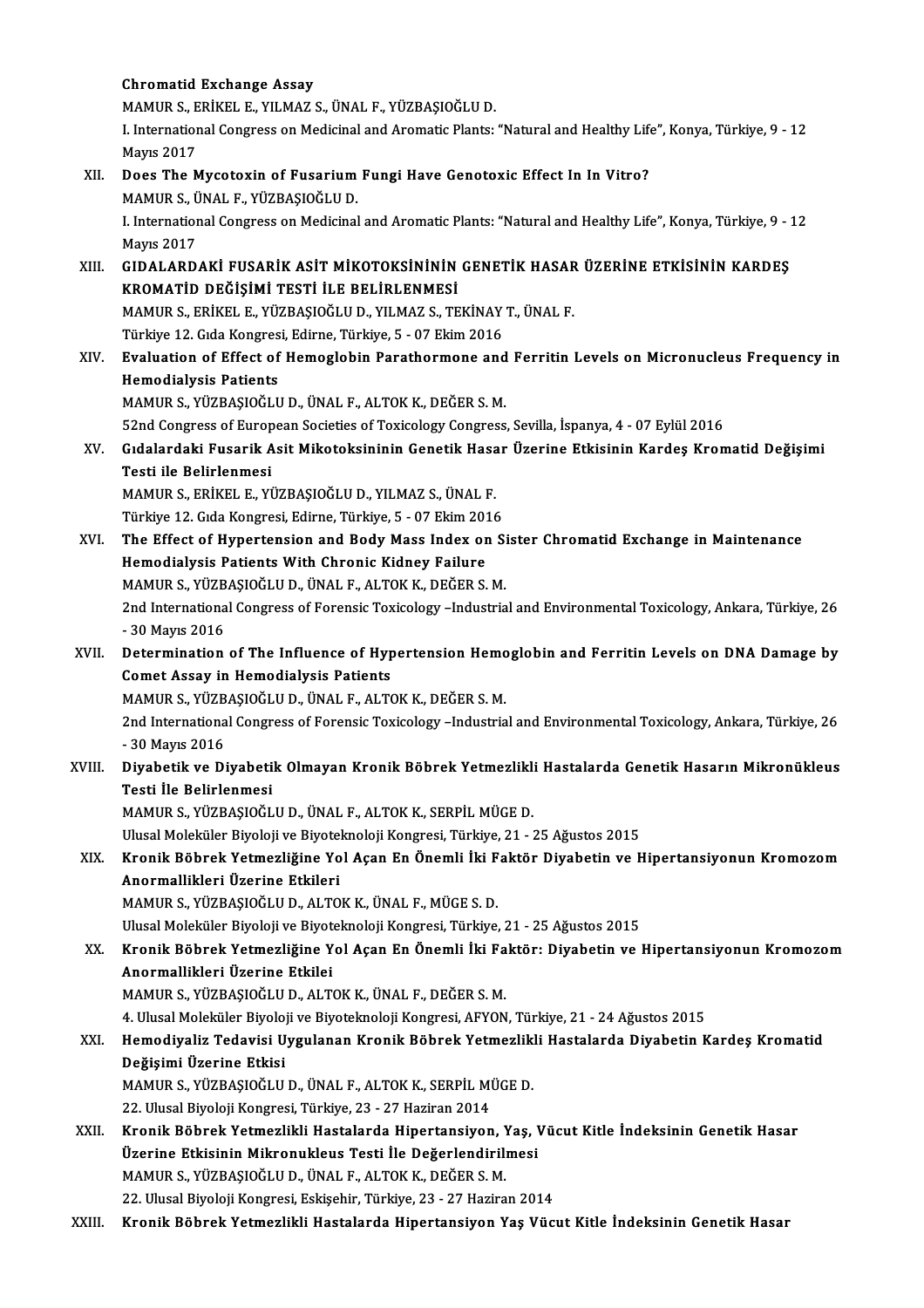|         | Üzerine Etkisinin Mikronükleus Testi ile Değerlendirilmesi                                                  |
|---------|-------------------------------------------------------------------------------------------------------------|
|         | MAMUR S., YÜZBAŞIOĞLU D., ÜNAL F., ALTOK K., SERPİL MÜGE D.                                                 |
|         | 22. Ulusal Biyoloji Kongresi, Türkiye, 23 - 27 Haziran 2014                                                 |
| XXIV.   | Evalutaion of The Relationship Between DNA Damage And Parathormone Levels in Chronic Kidney                 |
|         | <b>Failure Patients By Comet Assay</b>                                                                      |
|         | MAMUR S., YÜZBAŞIOĞLU D., ALTOK K., ÜNAL F., SERPİL MÜGE D.                                                 |
|         | 3rd International Molecular Biology and Biotechnology Congress, 2 - 06 Haziran 2014                         |
| XXV.    | Assessment of The Influence of Diabetes and Body Mass Index BMI on DNA Damage by Comet Assay                |
|         | in Hemodialysis Patients                                                                                    |
|         | MAMUR S., YÜZBAŞIOĞLU D., ALTOK K., ÜNAL F., SERPİL DEĞER D.                                                |
|         | 3rd International Molecular Biology and Biotechnology Congress, 2 - 06 Haziran 2014                         |
| XXVI.   | Evaluation of the Relationship Between DNA Damage and Parathormone Levels in Chronic Kidney                 |
|         | <b>Failure Patients by Comet Assay</b>                                                                      |
|         | MAMUR S., YÜZBAŞIOĞLU D., ALTOK K., ÜNAL F., DEĞER S. M.                                                    |
|         | 3rd International Molecular Biology and Biotechnology Congress, 2 - 04 Haziran 2014                         |
| XXVII.  | Evaluation of DNA damage induced by the vaccine adjuvant squalene with comet assay                          |
|         | YÜZBAŞIOĞLU D., ÜNAL F., KOÇ F., AKSOY H., MAMUR S., DEMİRTAŞ KORKMAZ F.                                    |
|         | 8. Uluslararası Katılımlı Türk Toksikoloji Derneği Kongresi, Antalya, Türkiye, 14 - 18 Kasım 2012           |
| XXVIII. | Micronucleus test in human peripheral lymphocytes treated with two food preservative                        |
|         | combinations: sodium benzoate and potassium sorbate                                                         |
|         | ZENGİN N., MAMUR S., YÜZBAŞIOĞLU D., ÜNAL F.                                                                |
|         | 40th Annual Meeting of the European Environmental Mutagen Society, Oslo, Norveç, 15 - 18 Eylül 2010         |
| XXIX.   | Evaluation of sodium sorbate genotoxicity in human lymphocytes in vitro                                     |
|         | MAMUR S., YÜZBAŞIOĞLU D., AKSOY H., ÜNAL F.                                                                 |
|         | 10th International Conferences on Environmental Mutagens, 39th Annual Meeting of the European Environmental |
|         | Mutagen Society, FLORANSA, İtalya, 20 - 25 Ağustos 2009                                                     |
| XXX.    | Potasyum Sorbatın Kardeş Kromatit Değişimi, Kromozomal Anormallik ve Comet Testleri ile                     |
|         | Genotoksik Etkilerinin Belirlenmesi                                                                         |
|         | MAMUR S., YÜZBAŞIOĞLU D., ÜNAL F., YILMAZ S.                                                                |
|         | XIX. Ulusal Biyoloji Kongresi, Trabzon, Türkiye, 23 - 27 Haziran 2008                                       |
|         |                                                                                                             |

### <sub>AIA. Ulusal Biyoloji Ko.</sub><br>Desteklenen Projeler

Desteklenen Projeler<br>MAMUR S., YÜZBAŞIOĞLU D., ÜNAL F., BÜLBÜL S.N. , Yükseköğretim Kurumları Destekli Proje, Gıdalarda Tatlandırıcı<br>Qlarak Kullanılan Vülvelt Emilteslu Muur Sumibu ve Assaülfam Petesuumun In Vitre Siteteks D'estektenen'n Yeyeser<br>MAMUR S., YÜZBAŞIOĞLU D., ÜNAL F., BÜLBÜL S. N. , Yükseköğretim Kurumları Destekli Proje, Gıdalarda Tatlandırıc<br>Olarak Kullanılan Yüksek Fruktozlu Mısır Şurubu ve Asesülfam Potasyumun In Vitro Sitoto MAMUR S., Y<mark>i</mark><br>Olarak Kullan<br>2020 - 2022<br>MAMUR S. Y Olarak Kullanılan Yüksek Fruktozlu Mısır Şurubu ve Asesülfam Potasyumun In Vitro Sitotoksik ve Genotoksik Etkileri,<br>2020 - 2022<br>MAMUR S., YAMAN M., Yükseköğretim Kurumları Destekli Proje, PYRETHRUM EKSTRAT BİYOİNSEKTİSİTİN

SİTOTOKSİK,GENOTOKSİKVEAPOPTOZİSREGÜLASYONUÜZERİNEETKİLERİNİNİNCELENMESİ,2018 -2020 MAMUR S., YAMAN M., Yükseköğretim Kurumları Destekli Proje, PYRETHRUM EKSTRAT BİYOİNSEKTİSİTİNİN IN VITR<br>SİTOTOKSİK, GENOTOKSİK VE APOPTOZİS REGÜLASYONU ÜZERİNE ETKİLERİNİN İNCELENMESİ, 2018 - 2020<br>Yüzbaşıoğlu D., Ünal F., SİTOTOKSİK, GENOTOKSİK VE APOPTOZİS REGÜLASYONU ÜZERİNE ETKİLERİNİN İNCELENMESİ, 2018 - 2020<br>Yüzbaşıoğlu D., Ünal F., Çelebi Keskin A., Yılmaz E. A. , Mamur S., Erikel E., Yükseköğretim Kurumları Destekli Proj<br>Vitro İnsan Yüzbaşıoğlu D., Ünal F., Çelebi Keskin A., Yılmaz E. A. , Mamur S., Erikel E., Yükseköğretim Kurumları Destel<br>Vitro İnsan Lenfositlerinde Pullulan'ın Genotoksik ve Antigenotoksik Etkilerinin Değerlendirilmesi, 2017 -<br>Mamur Vitro İnsan Lenfositlerinde Pullulan'ın Genotoksik ve Antigenotoksik Etkilerinin Değerlendirilmesi, 2017 - 2019<br>Mamur S., Yüzbaşıoğlu D., Ünal F., Yılmaz S., TÜBİTAK Projesi, Gıdalarda Olusan Enniatin A ve Fusarik Asit<br>Mik

Yüzbaşıoğlu D., Mamur S., Yükseköğretim Kurumları Destekli Proje, Diyabetik ve diyabetik olmayan kronik böbrek yetmezlikli hemodiyaliz hastalarında genetik hasarın genotoksisite testleriyle belirlenmesi, 2012 - 2013 Yüzbaşıoğlu D., Mamur S., Yükseköğretim Kurumları Destekli Proje, Diyabetik ve diyabetik olmayan kronik böl<br>yetmezlikli hemodiyaliz hastalarında genetik hasarın genotoksisite testleriyle belirlenmesi, 2012 - 2013<br>Koç F., Y yetmezlikli hemodiyaliz hastalarında genetik hasarın genotoksisite testleriyle belirlenmesi, 20<br>Koç F., Yüzbaşıoğlu D., Ünal F., Aksoy H., Mamur S., Demirtaş Korkmaz F., Öztemel S., Diğer Re<br>Desteklenen Proje, Squalene Mad Desteklenen Proje, Squalene Maddesinin In vivo ve In vitro Genotoksik Etkileri, 2010 - 2011<br>Yüzbaşıoğlu D., Mamur S., Yükseköğretim Kurumları Destekli Proje, Gıda katkı maddesi olarak kullanılan sodyum sorbat ve potasyum sorbat ın insan periferal lenfositlerinde genotoksik etkileri, 2007 - 2009